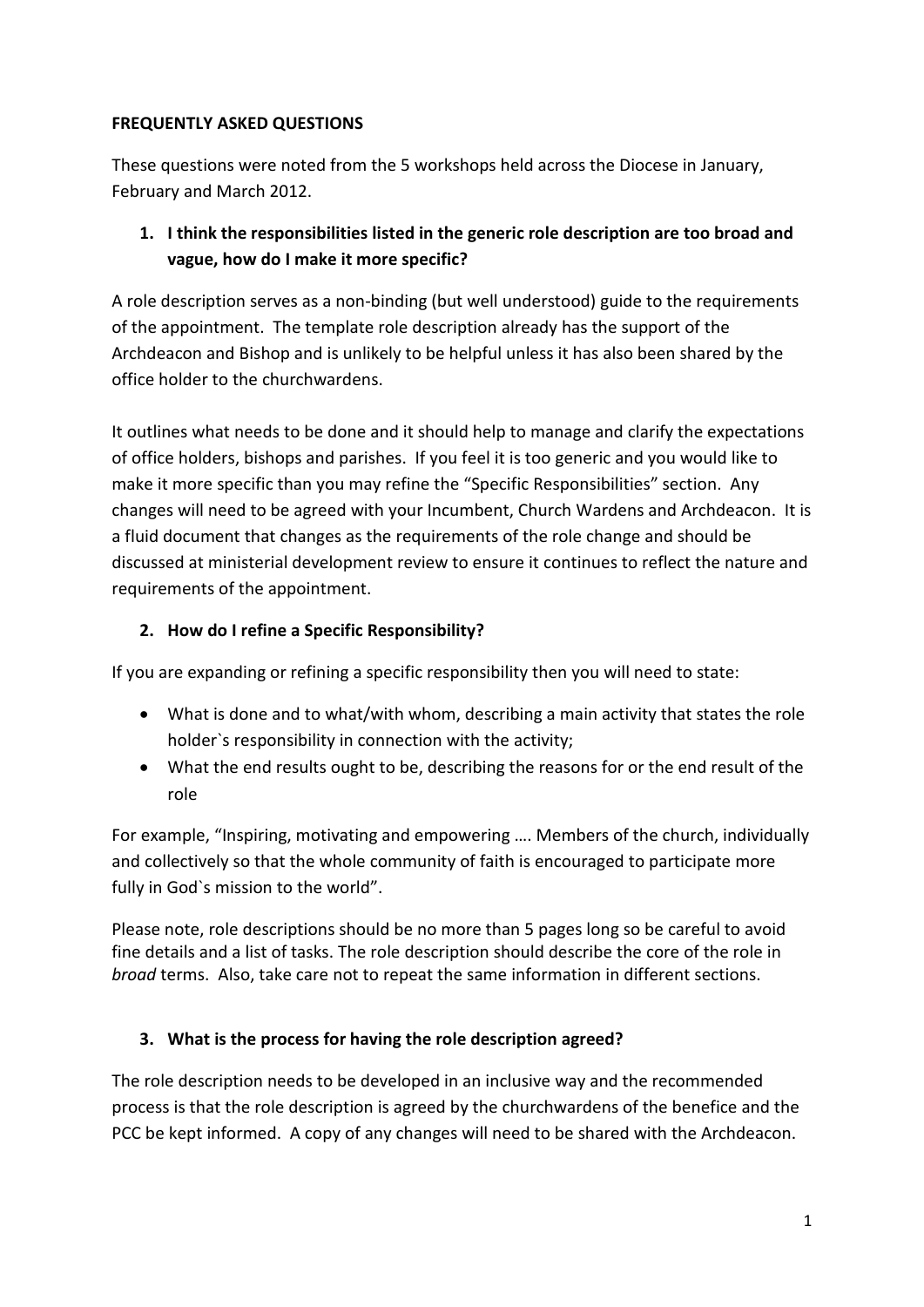#### **4. How do I share the role description and inform the PCC?**

It is suggested that it is presented to the PCC at a PCC meeting as an agenda item for their information. There may be dialogue about its content and this conversation should help clarify mutual expectations.

It should have the PCC`s support and a consensus should be reached where there are questions or disagreement.

If there are differences about what the specific responsibilities are, the differences should be acknowledged and both positions taken into account. However there should not be an expectation of the office holder having to fulfil both sets of expectations. Where agreement cannot be met the matter may need to be referred to the Archdeacon.

# **5. Key Contacts are listed on page 4 of the template role description. Are these people I should be in contact with – is it should be or could be?**

They are provided as a list of contacts and relationships that you may have. You may use them as your support network, or you may use them as a source of information and guidance. The purpose of this section is to help contextualise your role and who you may be working alongside.

This section will vary from post to post.

## **6. Who owns the role description?**

The generic role description has been devised and is owned by the diocese on behalf of the Bishop. Once it is issued to an existing office holder it is then the office holder's responsibility to "own" the document by ensuring that it reflects the role that is undertaken. The role description should describe the role, not the person. At this present time, Role Descriptions are being developed for existing office holders, rather than at recruitment and it is therefore harder to separate the two.

For new appointments, the role description will accompany the Parish/Benefice Profile and will therefore be part owned by the Parish developed as part of the recruitment process. They will either review an existing Role Description or write a new one depending on how up to date and accurate the existing role description of the outgoing office holder is.

#### **7. What happens when you have 7 parishes, how do I get agreement?**

The role description will need to be shared with the churchwardens of the benefice (s).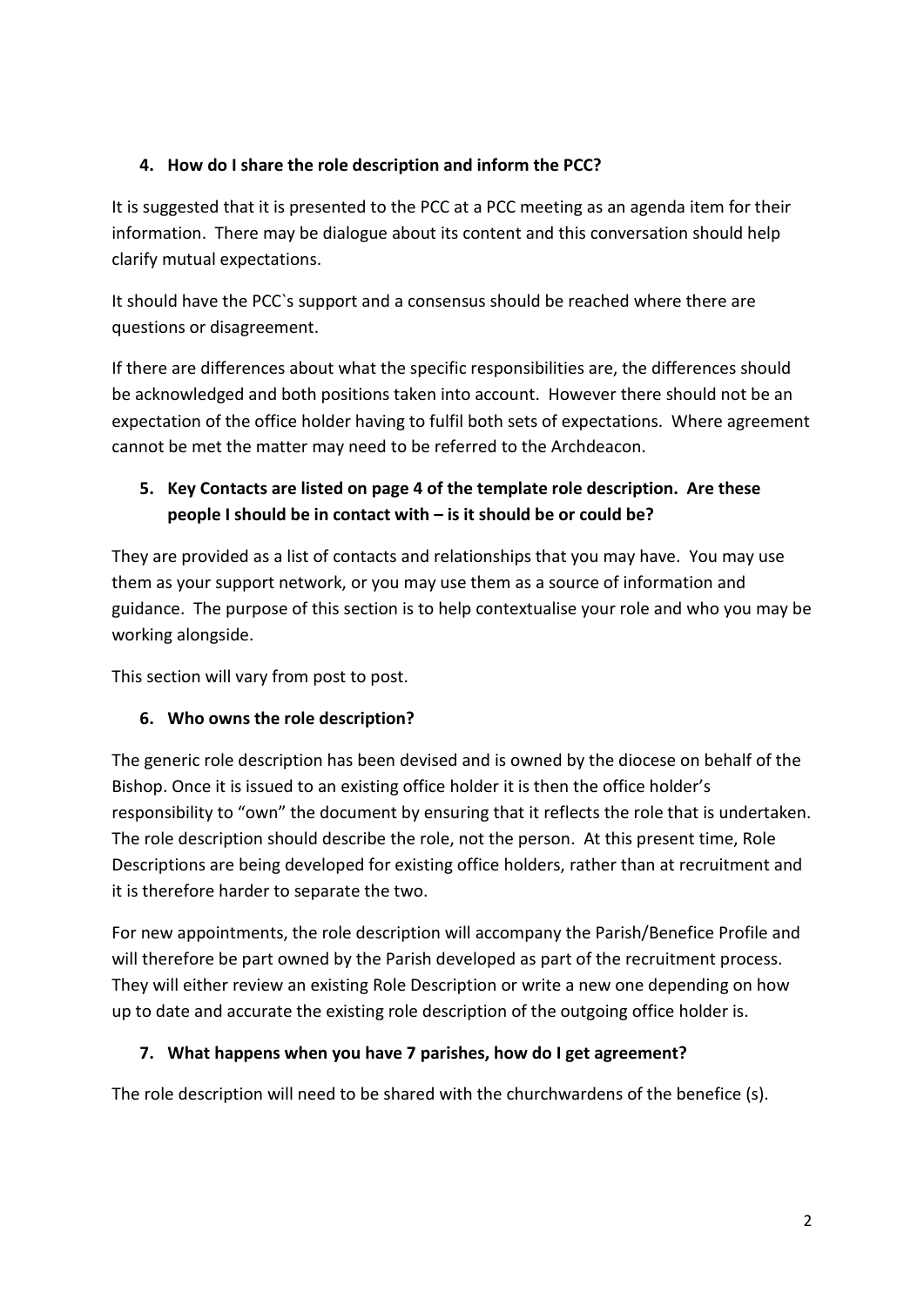### **8. What does a role description look like when you "work" part time?**

The role description should reflect the responsibilities and accountabilities that the office holder holds. It is likely that some of these may be shared where a post is part time and this should be made clear. The Specific Responsibilities will be proportionate to the hours of the post however the Overall Role Purpose will remain the same regardless of the hours.

### **9. I have more than 1 post, how do I include this in 1 Role Description?**

Where possible, Office Holders will only have 1 Role Description and additional responsibilities will be recorded in the Specific responsibilities section. For example if someone is an Area Dean, or Assistant Director of Ordinands.

However where someone has another separate and distinct role and the responsibilities are clearly defined and different, then this should be described in a separate role description.

# **10. I have concerns about how seriously it is going to be taken – does this have the Senior Staff and Bishop`s support?**

There is great support and a commitment from the Bishop and his Senior staff for all existing office holders and new appointments to have a role description. There is a requirement that role descriptions will be referred to in the Ministerial Development Review process.

### **11. How does my role description fit with the parish profile?**

The role description at recruitment should make a potential candidate think… "this is the job for me". The PCC should make no assumption that every minister is the same so by including an initial description of the role within the profile will help provide clarity for potential candidates.

It is important to note that at recruitment this is an initial role description which will be refined and finalised after 6 months in post with the office holder and Archdeacon.

# **12. Can I divide my role description into more sections – can it be broken down a bit more e.g. section on Mission, Legal, Admin responsibilities**

Role Descriptions should not be more than 5 pages long and provide a summary of the main functions. By breaking it down into further sections it risks becoming a long list of tasks under each header.

## **13. I feel we should place more emphasis on safeguarding issues, can this be emphasised?**

There is a requirement for an office holder to comply with the Diocesan policy that each office holder will have an enhanced Criminal Records Bureau check on appointment. This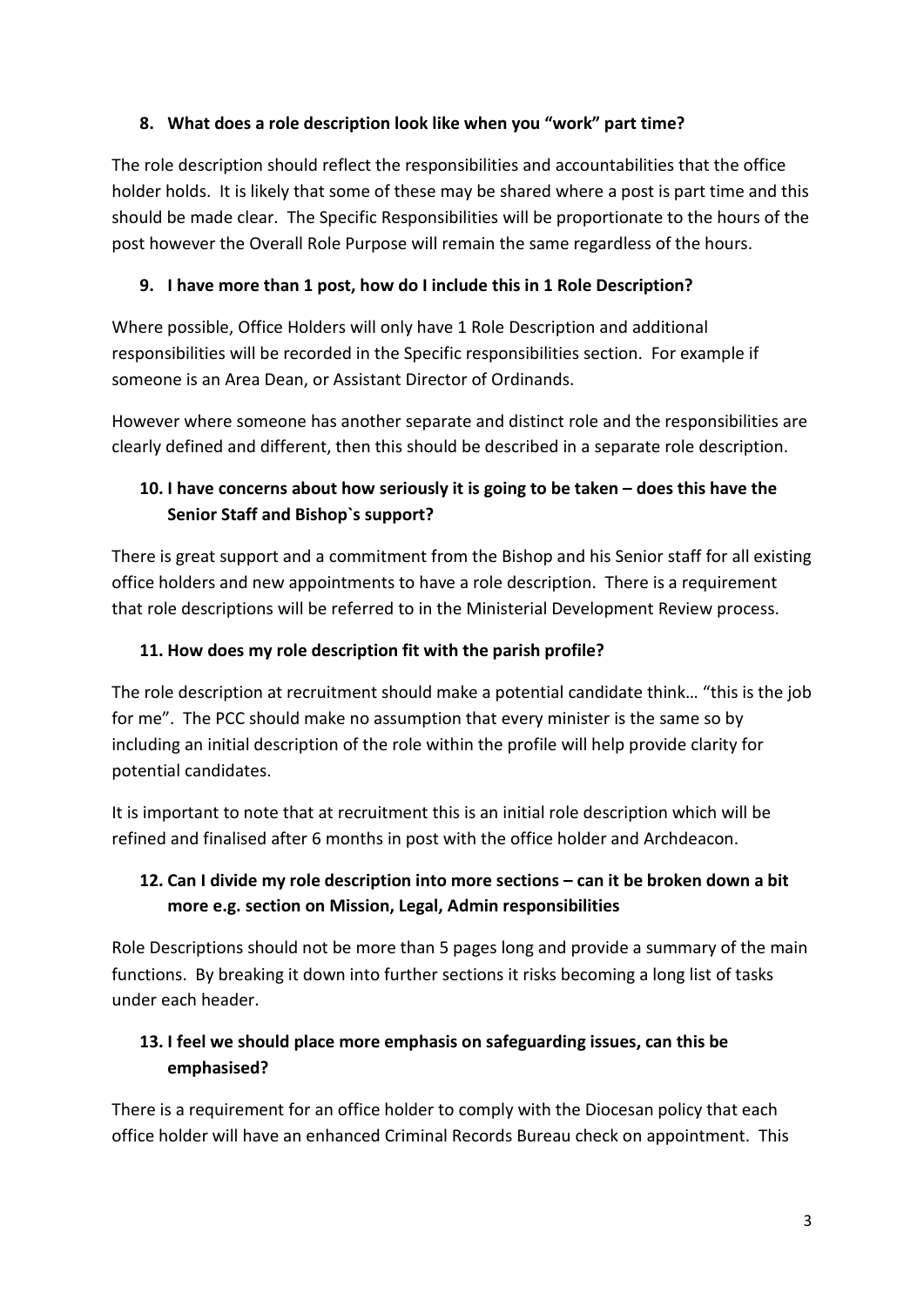will be renewed in line with guidance from the House of Bishops and Diocesan Policy. At present this is every 5 years or where there is a change in appointment.

The following sentence was added to the role description "To adhere to diocesan policy and commitment to safe recruitment and safeguarding".

### **14. Should there be separate sections for Self Supporting Ministers?**

No, there is a clear view that there should be no divide or distinction between the role of an Self Supporting Minister and that of a Stipendiary Incumbent. There may be a different emphasis on certain aspects of the role and these can be reflected in the Specific responsibilities section.

## **15. I`m a focal minister – I am the first point of contact for a number of churches how do I reflect this in my role description?**

Your licensed title will be Assistant Curate and on the role description you could then add, "(known as Focal Minister supporting….churches)" to help make it clear. You could then expand as necessary the points in the Specific responsibilities section and potentially in the Role Context if this is required.

### **16. Sixth Day ministry – where is this recorded?**

You would include this commitment in the "Other responsibilities and/or key roles that you hold in the Deanery, Community and Diocese" section.

## **17. Where responsibilities are delegated – how do I reflect this?**

You will need to amend this within the Specific responsibilities section to make clear your scope of responsibility. Your Key Contacts section will also need to reflect who you are working alongside or sharing responsibilities with.

## **18. Does this replace Ministry agreements or Working Agreements?**

For existing office holders there may be some overlap between the two where the Ministry or Working Agreement describes more than what the local team arrangements are. For example they describe ministerial responsibilities. However, if they are being used to describe on-going relationships/time commitments then a role description will not replace a Ministry/Working Agreement.

For Assistant Curates in Training, Working/Learning Agreements are intended to ensure that there is a clear understanding of expectations of both a training incumbent and the Title post curate. By drawing up this Working Agreement at the beginning of the Title post, misunderstandings can be avoided and a clear context established in which they will be ministering together. Therefore there is no requirement to have a Role Description for Assistant Curates in Training.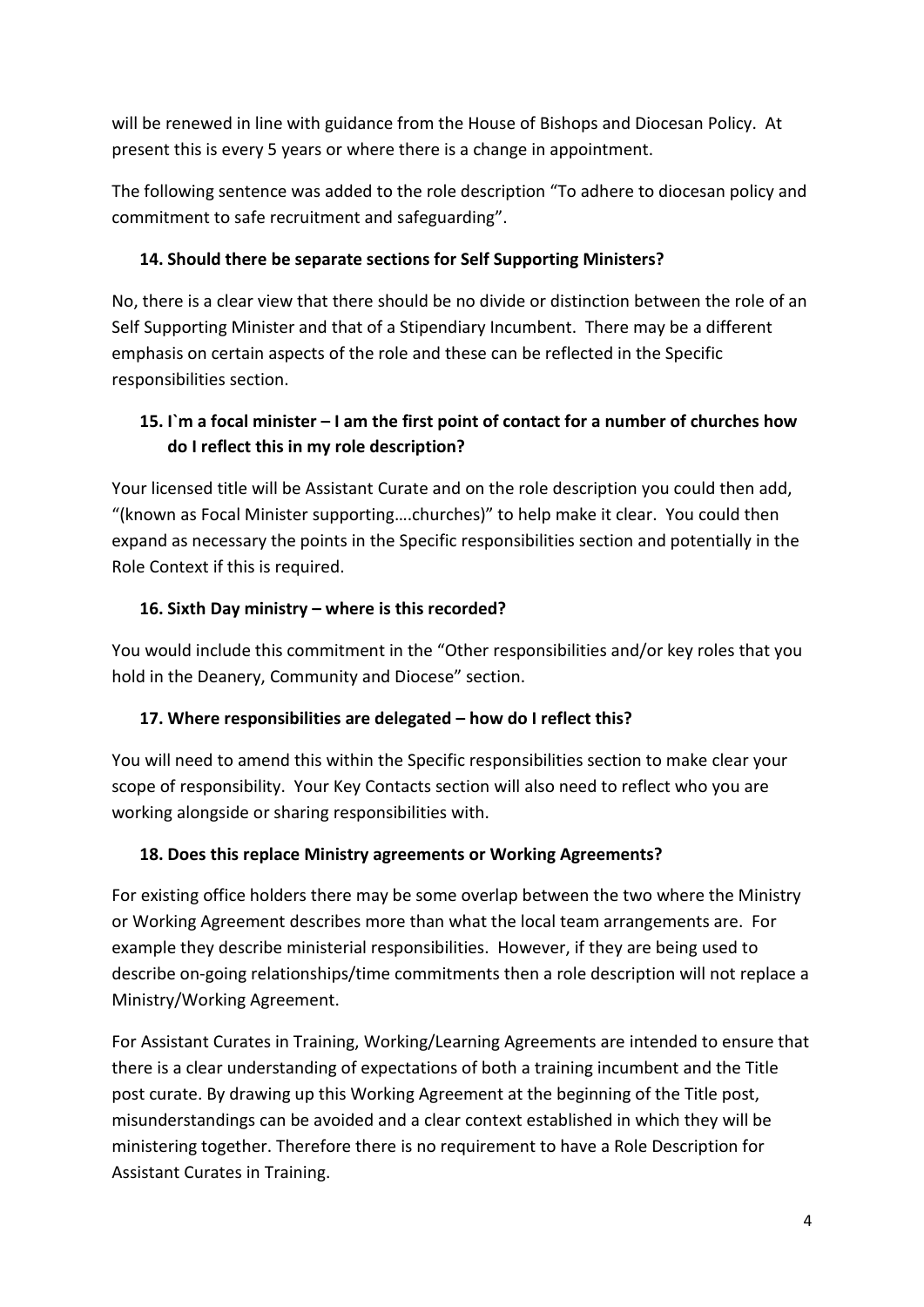#### **19. How will it fit with the capability procedure – will it be used**?

The role description is used:

- (i) To clarify roles and responsibilities for existing role holders
- (ii) To inform training and development needs

The purpose of the capability procedure is to:

- (i) Support a change in capability of a person
- (ii) Assist someone reach their full potential
- (iii) Develop the ability to adapt and apply knowledge and skills
- (iv) Enable someone to learn from new experiences
- (v) Envisage the future and contribute to make it happen.

In the event that there are discussions about improving someone`s capability, the role description will be considered as part of these discussions and objectives set based around the role description. The capability procedure is a supportive procedure for making changes and improvements so the role description will support this process. It will help clarify exactly what is required/needed or expected.

The procedure can be accessed on www.commontenure.org

#### **20. How do I make it a useful tool?**

The role description will be best used when it is discussed with your Churchwardens so that mutual expectations and obligations are openly agreed as well as plans and priorities. If it is referred to and used as the basis for your MDR discussions it will provide you and others with clarity about your ministry and how it and you grow and develop.

## **21. What happens if my MDR cycle has already started and my role description isn't agreed?**

If this occurs, the advice is to go ahead with the review.

#### **22. Is there a relationship between the role description and disciplinary procedure?**

No, the Clergy Discipline Measure (CDM)is a very separate piece of legislation which provides a framework for investigating the conduct of the Clergy.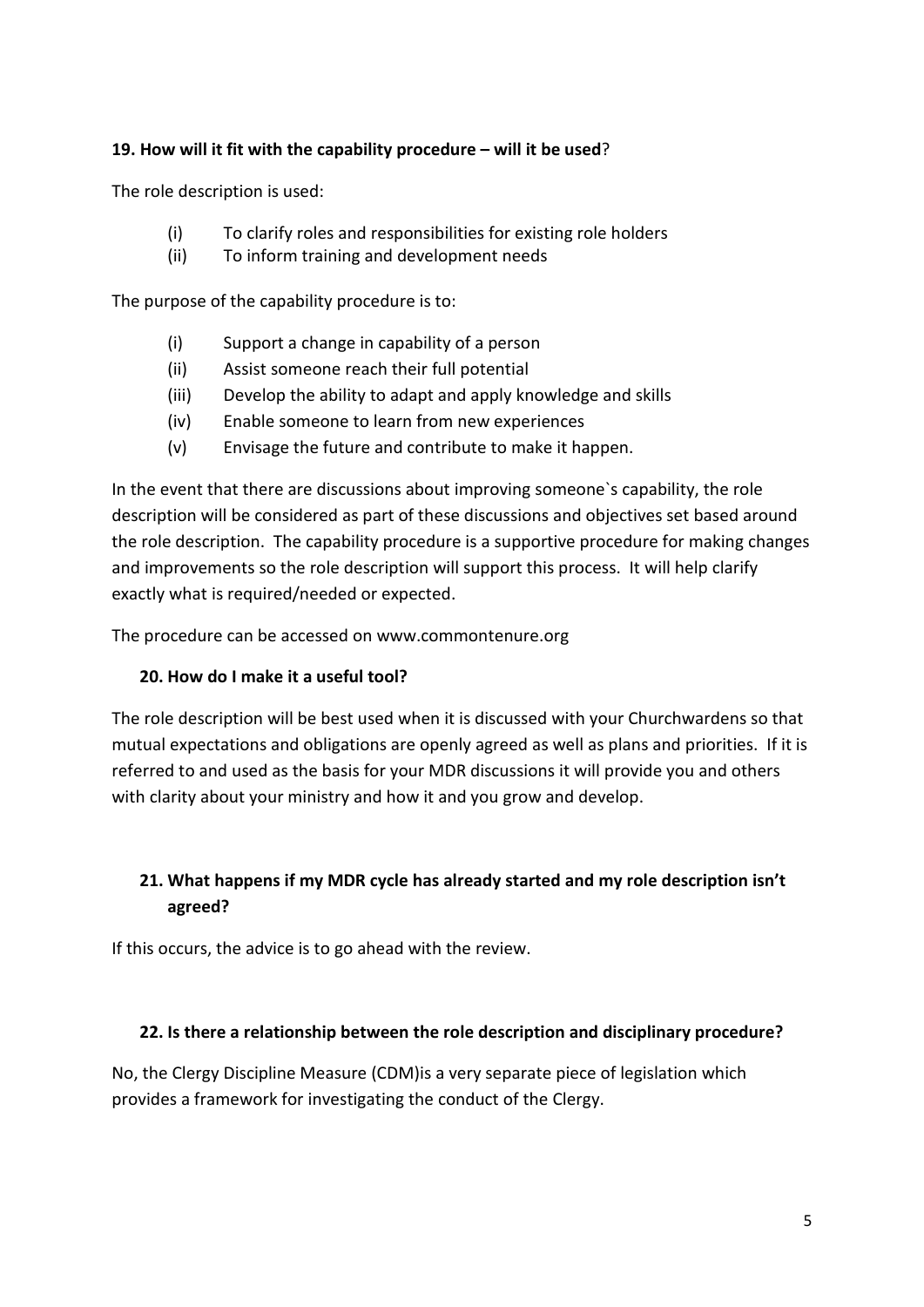Depending on the nature of the misconduct, the role description may be referred to as part of this CDM framework as reference, for example to provide some context of the role and environment but it would not be the only document referred to  $-$  it may be one of many.

### **23. It feels one sided – where do we put what the responsibilities of the PCC are?**

The role description is not intended to include the PCC`s responsibilities. These are outlined in law. Acts govern the establishment and function of PCCs. While there is legislation that determines the legal requirements of a Vicar, they do not build the picture of your ministry in a particular place. The role description needs to command the support of the Church Wardens so that you are supported by the PCC.

## **24. "Is it a tool for mission or to bang me over the head with?"**

No, it will not be used as a "tool" to threaten someone with. The role description feeds into the MDR process so it will form part of your development as a Minister.

In the event that there are discussions about improving someone`s capability, the role description will be considered as part of these discussions and objectives set based around the role description. The capability procedure is a supportive procedure for making changes and improvements so the role description will support this process. It will help clarify exactly what is required/needed or expected.

For new appointments the initial role description will set out the responsibilities so that potential candidates can make an informed decision about whether it is the right vacancy for them.

# **25. Where will extra responsibilities be described in the role description eg. Area Dean?**

They will be listed in the Specific responsibilities section. Examples may include,

- Play an active role in the development of and functioning of Deanery Synod, Deanery Chapter and the M&M Committee
- Liaise closely with the Archdeacon on Deanery planning
- Support individual clergy through practical advice and guidance on exceptional parish issues
- Support parishes in vacancy
- To act as a key contact point for the Deanery and support implementation of Diocesan wide initiatives.
- To undertake a specific role for a geographical area/nationally which extends beyond the Diocese